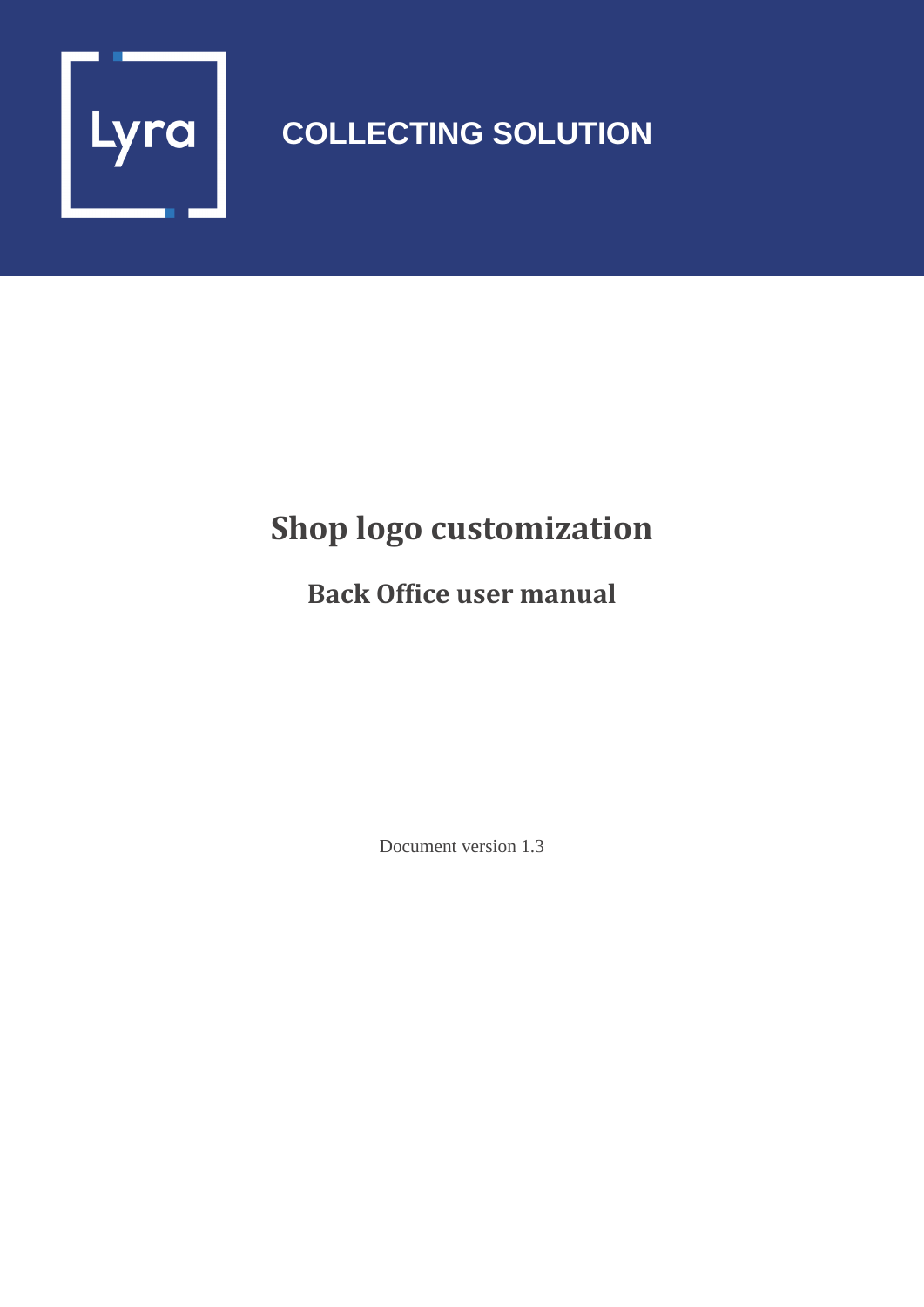## **Contents**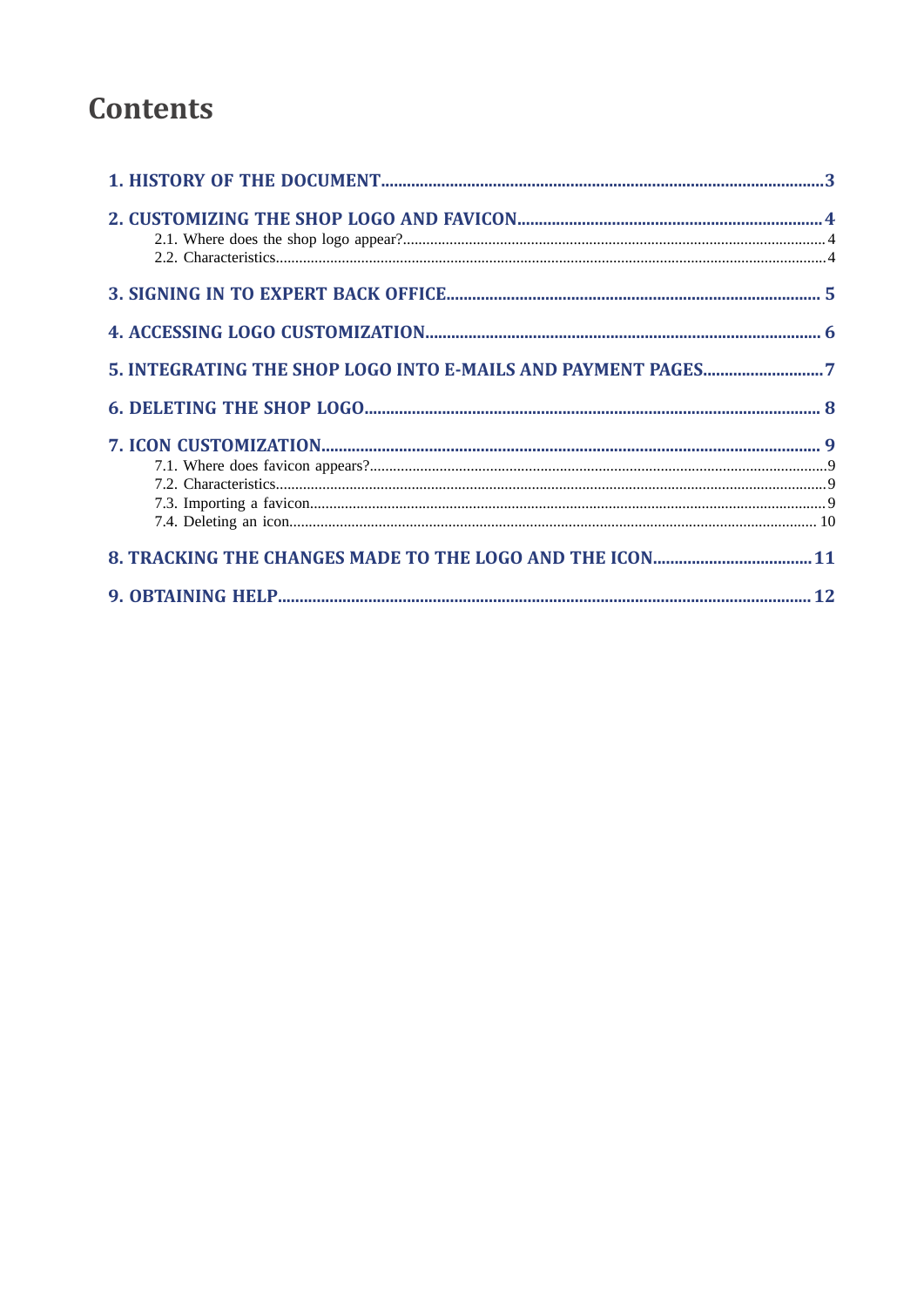## <span id="page-2-0"></span>**1. HISTORY OF THE DOCUMENT**

| <b>Version</b> | <b>Author</b> | <b>Date</b> | Comment         |
|----------------|---------------|-------------|-----------------|
| 1.3            | Lyra Collect  | 10/1/2018   | Initial version |

This document and its contents are confidential. It is not legally binding. Any reproduction and / or distribution of all or part of this document or its content to a third party is strictly prohibited or subject to prior written authorization from Lyra Collect. All rights reserved.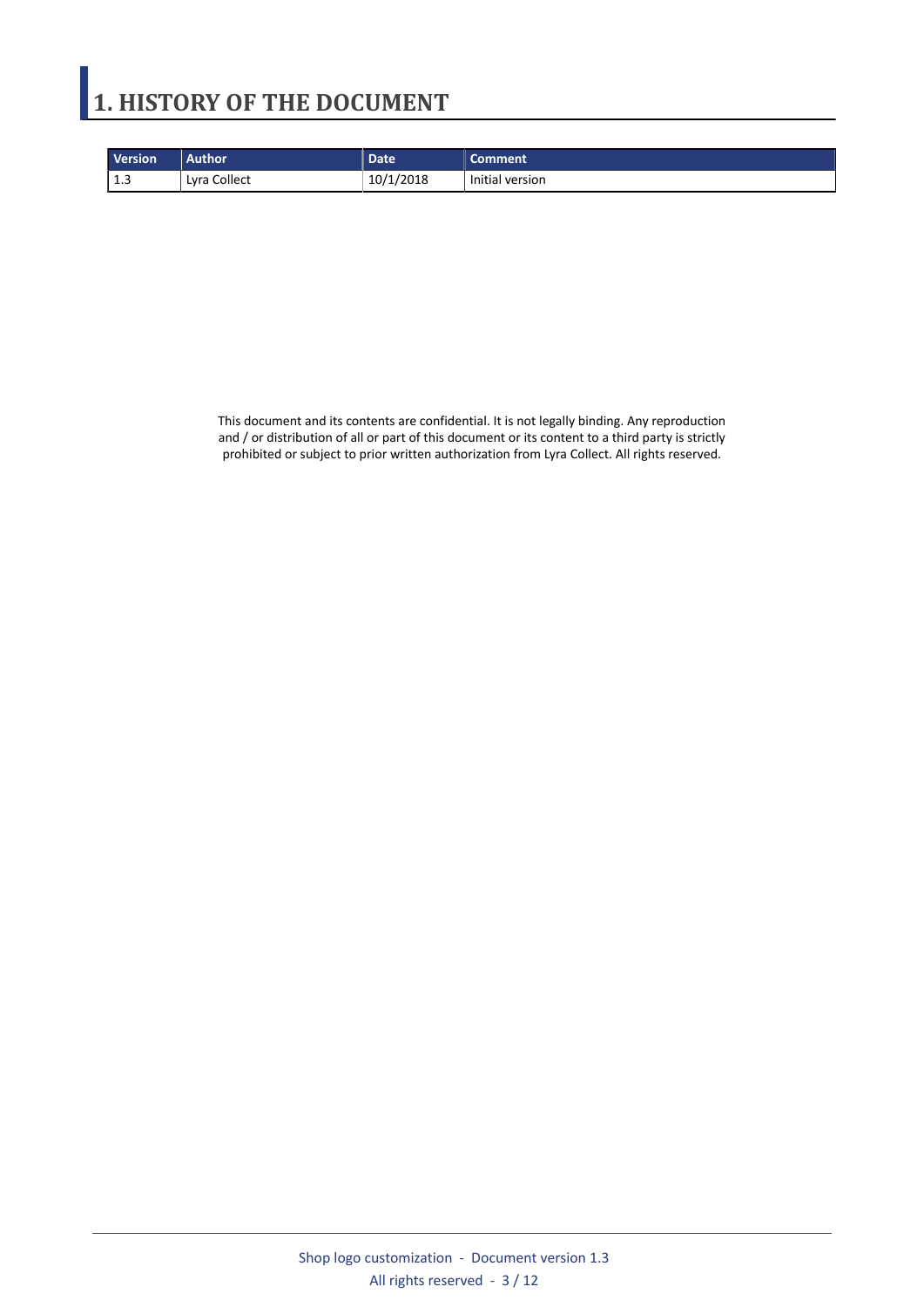## <span id="page-3-0"></span>**2. CUSTOMIZING THE SHOP LOGO AND FAVICON**

To customize your logo or customize your shop favicon, select the **Logo** tab.

### <span id="page-3-1"></span>**2.1. Where does the shop logo appear?**

The shop logo appears:

- in all the e-mails configured in the notification rules
- on payment pages

### <span id="page-3-2"></span>**2.2. Characteristics**

In order to be imported, a logo must meet a certain number of characteristics:

- **size**: the logo must not exceed **1 Mb** n size
- **dimension**: the recommended dimension for this image is of **312** pixels wide x **104** pixels high
- **format**: the supported formats are**jpeg**, **gif**, **png**, **bmp**, **pgm** and **tiff**

The merchant shall assume the full responsibility for using a logo.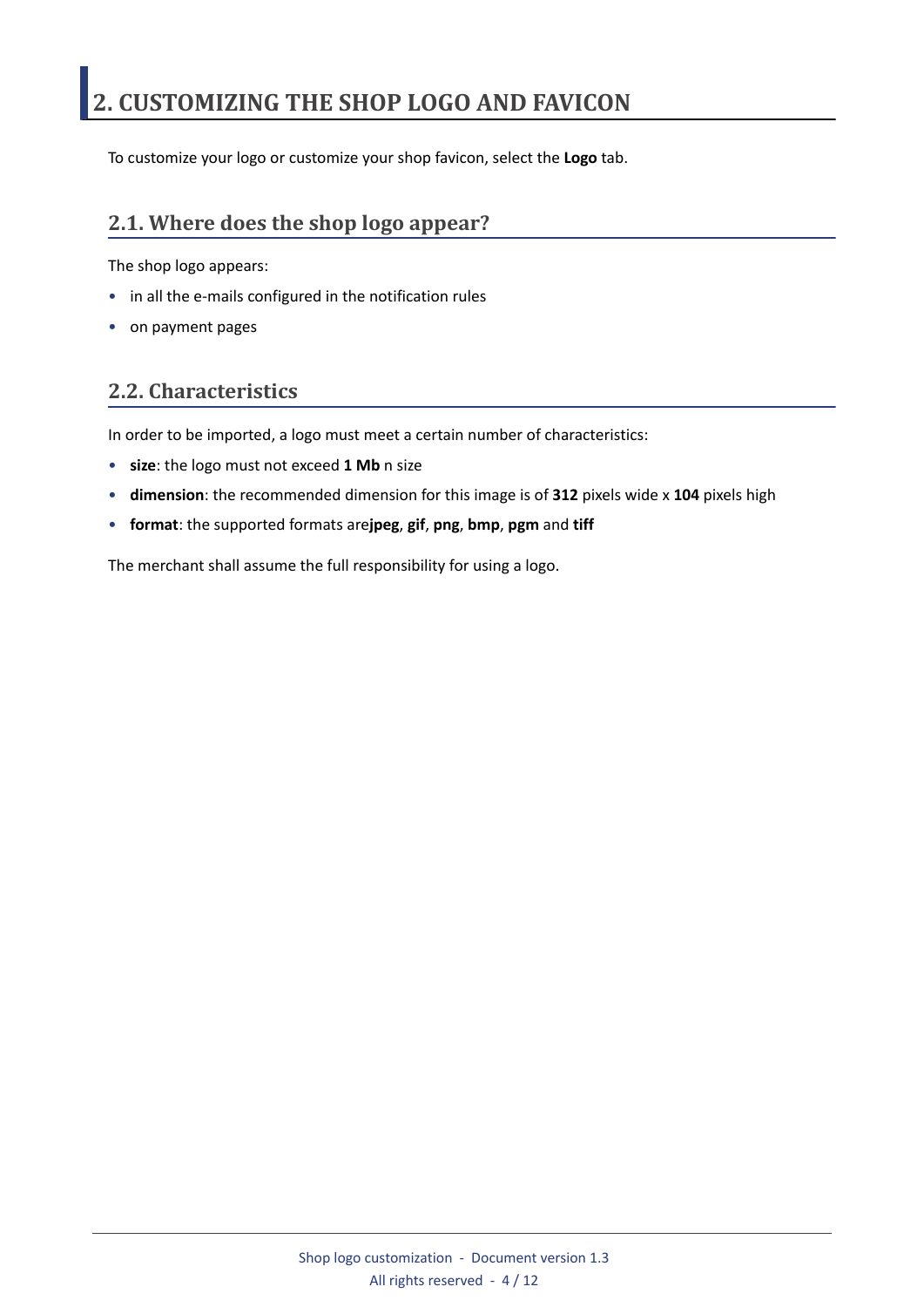<span id="page-4-0"></span>Sign in to the Back Office:

*<https://secure.lyra.com/portal/>*

| Username or email |  |                     |
|-------------------|--|---------------------|
|                   |  |                     |
| Password          |  |                     |
|                   |  | Forgotten password? |
|                   |  | <b>LOG IN</b>       |
|                   |  |                     |

- **1.** Enter your login.
- **2.** Enter your password.
- **3.** Click **Login**.

In case of an entry error of the login and/or password, the error message "*Invalid username or password*" will appear.

You can correct your entry or click on the link **Forgotten password or locked account**.

#### **4.** Click **Other actions**.

The following window appears:

| You will be redirected to an expert Back Office that allows you to:<br>· Configure your PayZen integration<br>• Make manual, URL and SMS payments |
|---------------------------------------------------------------------------------------------------------------------------------------------------|
| To return to your gateway, click the logout button<br>& Connected as<br>Logout                                                                    |
| Do not display this message anymore                                                                                                               |
| <b>EXPERT BACK OFFICE</b> $\rightarrow$<br><b>DOCUMENTATION</b><br>М<br>CANCEL                                                                    |

**5.** Click on **Expert Back Office** to access your Expert Back Office.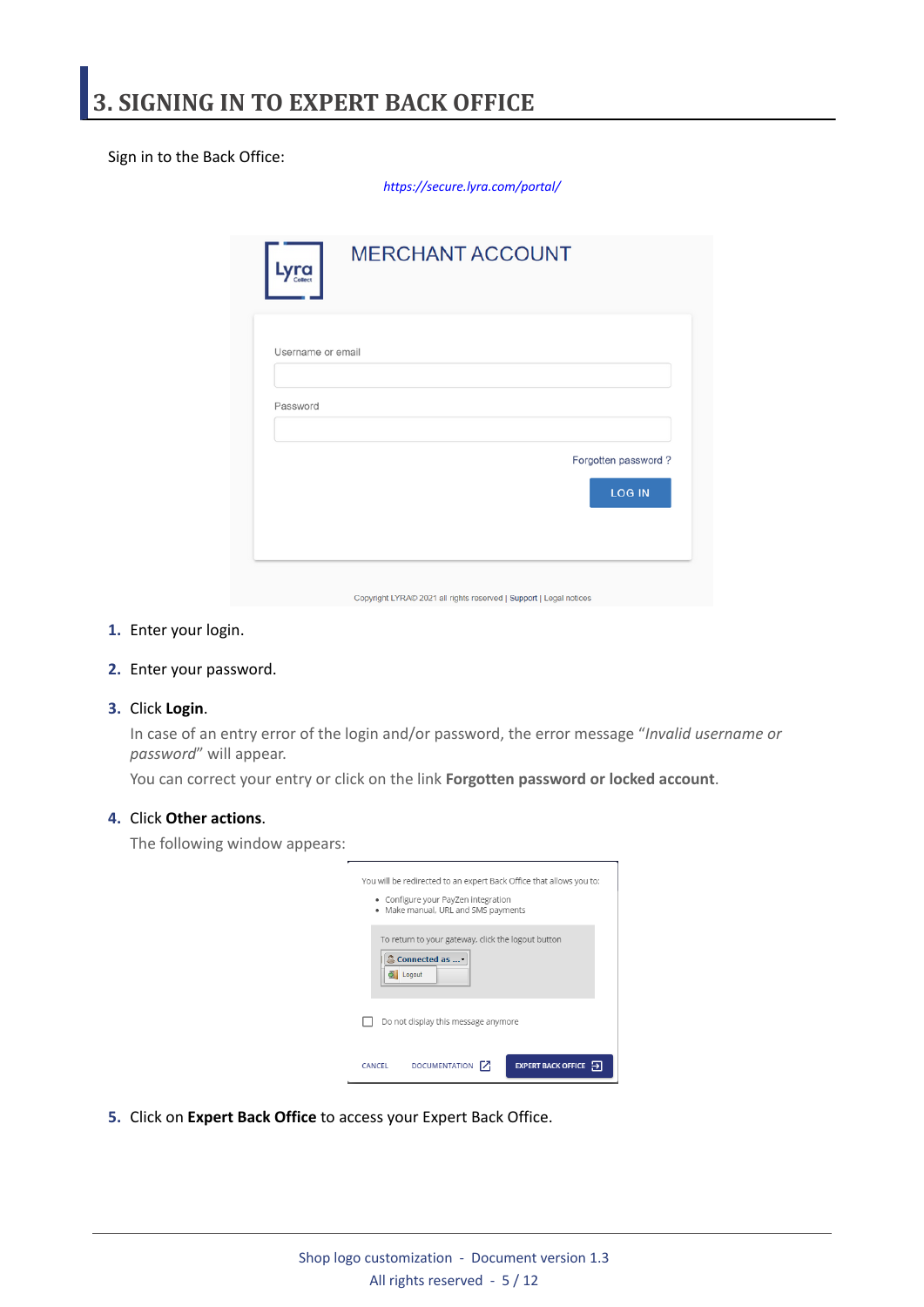<span id="page-5-0"></span>To access logo customization:

- **1.** Select the **Settings** > **Customization** > [your *shop*].
	- By default, the **Logo** tab appears.



**2.** Take the time to read the body of rules for logos before **Import** your logo.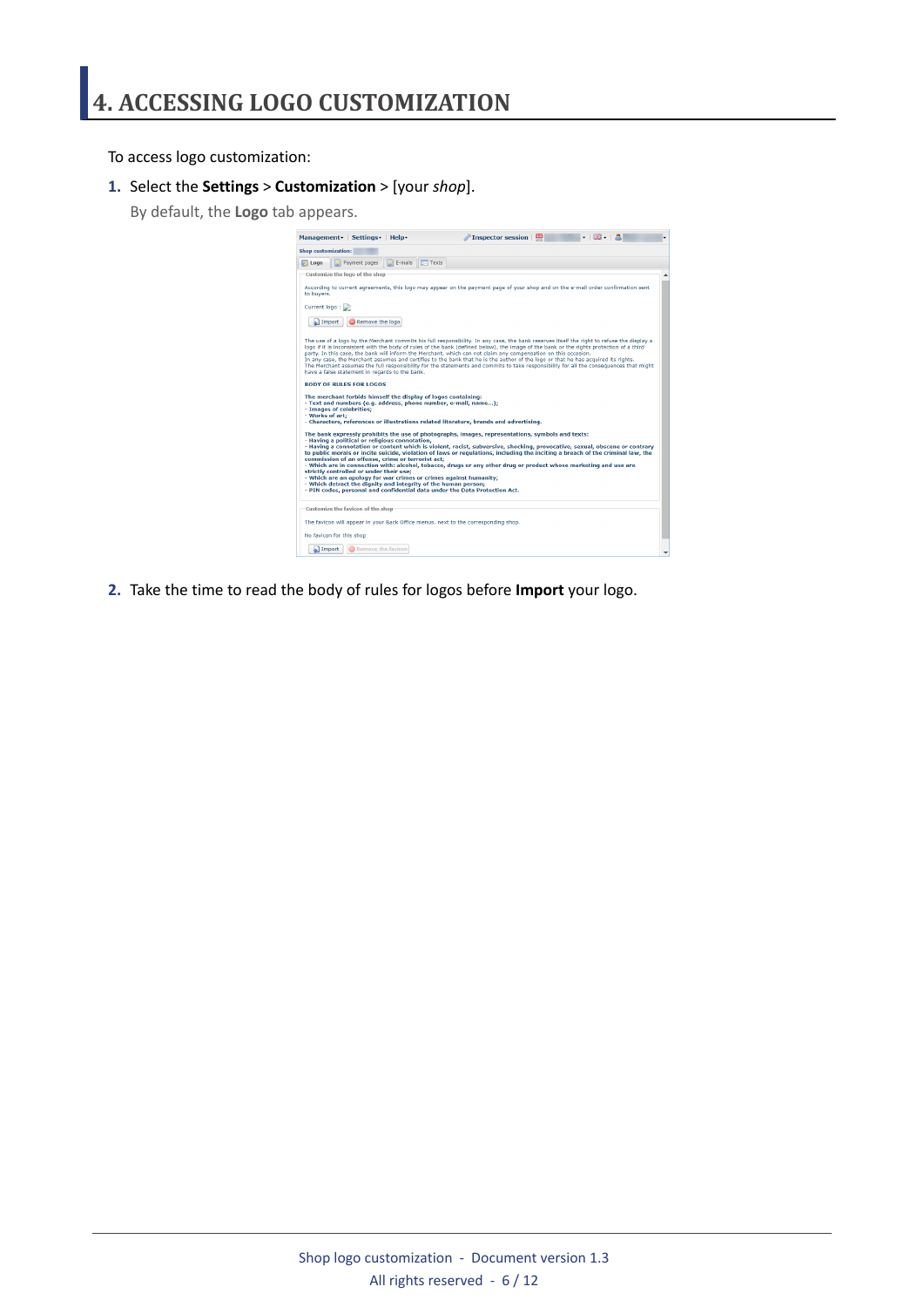#### <span id="page-6-0"></span>**1.** Click on **Import** in the **Customize the logo of the shop** window.

The **Logo import** dialog box appears.

#### **2.** Click **Browse**.

**Note**:

- **size**: the logo must not exceed **1 Mb** n size
- **dimension**: the recommended dimension for this image is of **312** pixels wide x **104** pixels high
- **format**: the supported formats are**jpeg**, **gif**, **png**, **bmp**, **pgm** and **tiff**

#### **3.** Select the file.

The file name is displayed in the **Logo import** dialog box.

#### **4.** Click **Import** to finalize the selection.

A message appears to inform you of the status of the import.

Once the download is completed, the logo will be displayed in the tab.

#### *Note*:

The logo is automatically resized to 104 pixels high \* 312 pixels wide and converted to PNG.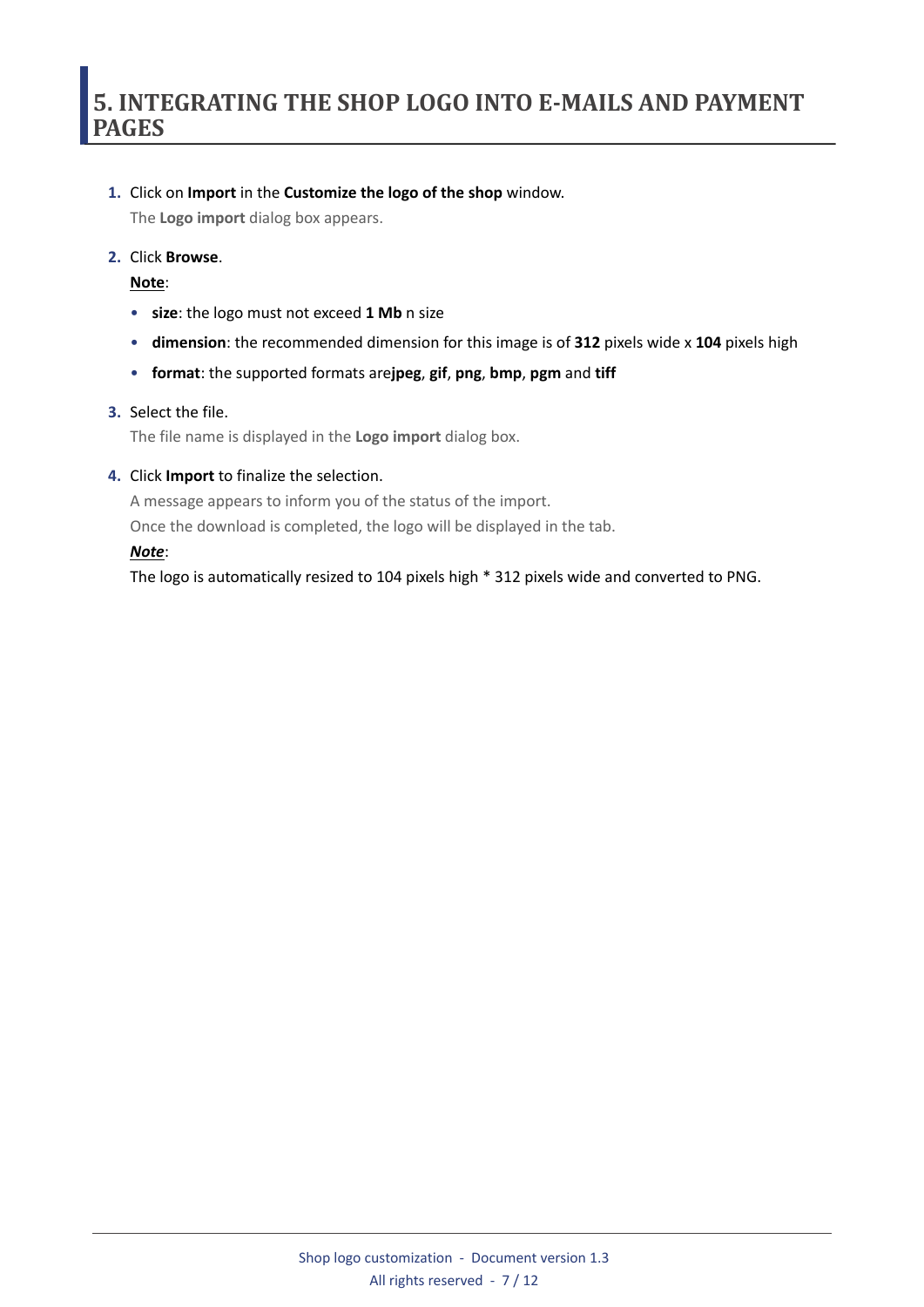<span id="page-7-0"></span>To delete a previously imported logo:

- **1.** Select the **Settings** > **Customization** > [your *shop*].
	- By default, the **Logo** tab appears.



- **2.** Click **Remove the logo**.
- **3.** Confirm your choice by clicking **Yes**.

#### **Note**:

The message *No logo has been defined for this shop* appears in the **Customize the logo of the shop** view.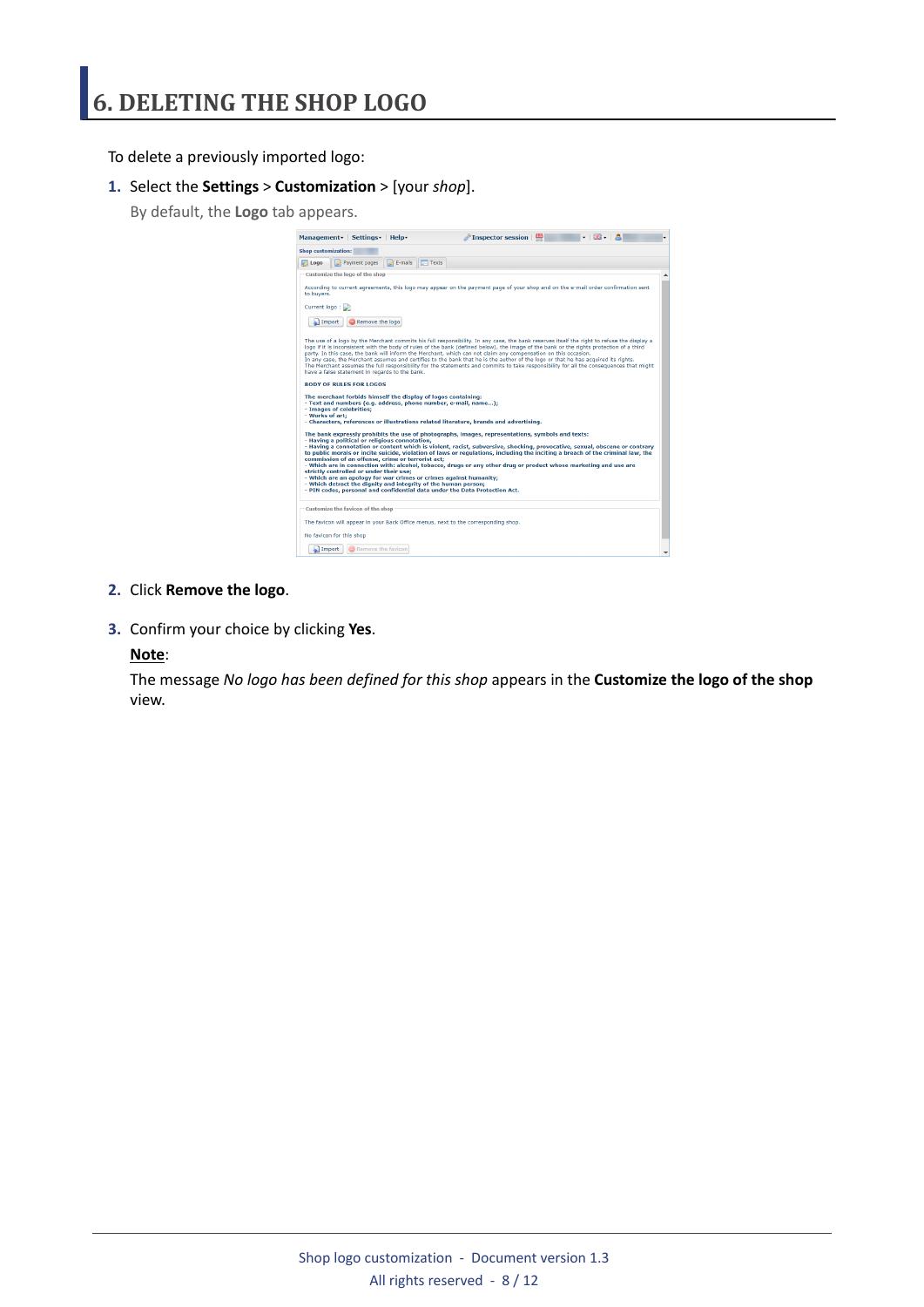### <span id="page-8-1"></span><span id="page-8-0"></span>**7.1. Where does favicon appears?**

The favicons appear:

- in various menus of the Expert Back Office such as **Settings**, **Risk assessment**, etc.
- in different windows of MOTO payment.
- in search panels.

### <span id="page-8-2"></span>**7.2. Characteristics**

In order to be imported, an icon must meet a certain number of characteristics:

- size: the icon must not exceed **1 Mb** in size
- dimension: the recommended dimension for this image is of **16** x **16** mm
- format: the supported formats **ico**, **jpeg**, **gif**, **png**, **bmp**, **pgm** and **tiff**.

### <span id="page-8-3"></span>**7.3. Importing a favicon**

To import an icon:

**1.** Select the **Settings** > **Customization** > [your *shop*].

By default, the **Logo** tab appears.

| $\blacksquare$ Inspector session $\blacksquare$<br>- 1 開。<br>Management - Settings - Help -                                                                                                                                                                                                                                                                                                                                                                                                                                                                                                                                                                                                                                                             |
|---------------------------------------------------------------------------------------------------------------------------------------------------------------------------------------------------------------------------------------------------------------------------------------------------------------------------------------------------------------------------------------------------------------------------------------------------------------------------------------------------------------------------------------------------------------------------------------------------------------------------------------------------------------------------------------------------------------------------------------------------------|
| <b>Shop customization:</b>                                                                                                                                                                                                                                                                                                                                                                                                                                                                                                                                                                                                                                                                                                                              |
| $\mathbb{Z}$ E-mails<br><b>Logo</b><br>Payment pages<br>$\vert$ $\vert$ = $\vert$ Texts                                                                                                                                                                                                                                                                                                                                                                                                                                                                                                                                                                                                                                                                 |
| Customize the logo of the shop                                                                                                                                                                                                                                                                                                                                                                                                                                                                                                                                                                                                                                                                                                                          |
| According to current agreements, this logo may appear on the payment page of your shop and on the e-mail order confirmation sent<br>to buvers.                                                                                                                                                                                                                                                                                                                                                                                                                                                                                                                                                                                                          |
| Current logo:                                                                                                                                                                                                                                                                                                                                                                                                                                                                                                                                                                                                                                                                                                                                           |
| Import<br>Remove the logo                                                                                                                                                                                                                                                                                                                                                                                                                                                                                                                                                                                                                                                                                                                               |
| The use of a logo by the Merchant commits his full responsibility. In any case, the bank reserves itself the right to refuse the display a<br>logo if it is inconsistent with the body of rules of the bank (defined below), the image of the bank or the rights protection of a third<br>party. In this case, the bank will inform the Merchant, which can not claim any compensation on this occasion.<br>In any case, the Merchant assumes and certifies to the bank that he is the author of the logo or that he has acquired its rights.<br>The Merchant assumes the full responsibility for the statements and commits to take responsibility for all the consequences that might<br>have a false statement in regards to the bank.               |
| <b>RODY OF RULES FOR LOGOS</b>                                                                                                                                                                                                                                                                                                                                                                                                                                                                                                                                                                                                                                                                                                                          |
| The merchant forbids himself the display of logos containing:<br>- Text and numbers (e.g. address, phone number, e-mail, name);<br>- Images of celebrities:<br>- Works of art;<br>- Characters, references or illustrations related literature, brands and advertising.                                                                                                                                                                                                                                                                                                                                                                                                                                                                                 |
| The bank expressly prohibits the use of photographs, images, representations, symbols and texts:                                                                                                                                                                                                                                                                                                                                                                                                                                                                                                                                                                                                                                                        |
| - Having a political or religious connotation,<br>- Having a connotation or content which is violent, racist, subversive, shocking, provocative, sexual, obscene or contrary<br>to public morals or incite suicide, violation of laws or regulations, including the inciting a breach of the criminal law, the<br>commission of an offense, crime or terrorist act;<br>- Which are in connection with: alcohol, tobacco, drugs or any other drug or product whose marketing and use are<br>strictly controlled or under their use:<br>- Which are an apology for war crimes or crimes against humanity;<br>- Which detract the dignity and integrity of the human person;<br>- PIN codes, personal and confidential data under the Data Protection Act. |
| Customize the favicon of the shop                                                                                                                                                                                                                                                                                                                                                                                                                                                                                                                                                                                                                                                                                                                       |
| The favicon will appear in your Back Office menus, next to the corresponding shop.                                                                                                                                                                                                                                                                                                                                                                                                                                                                                                                                                                                                                                                                      |
| No favicon for this shop                                                                                                                                                                                                                                                                                                                                                                                                                                                                                                                                                                                                                                                                                                                                |
| Remove the favicon<br>Import                                                                                                                                                                                                                                                                                                                                                                                                                                                                                                                                                                                                                                                                                                                            |

**2.** Click **Import** in the **Customize the favicon of the shop** window.

The dialog box **Import of the favicon** appears.

**3.** Click **Browse**.

#### **Notes**:

• size: the icon must not exceed **1 Mb** in size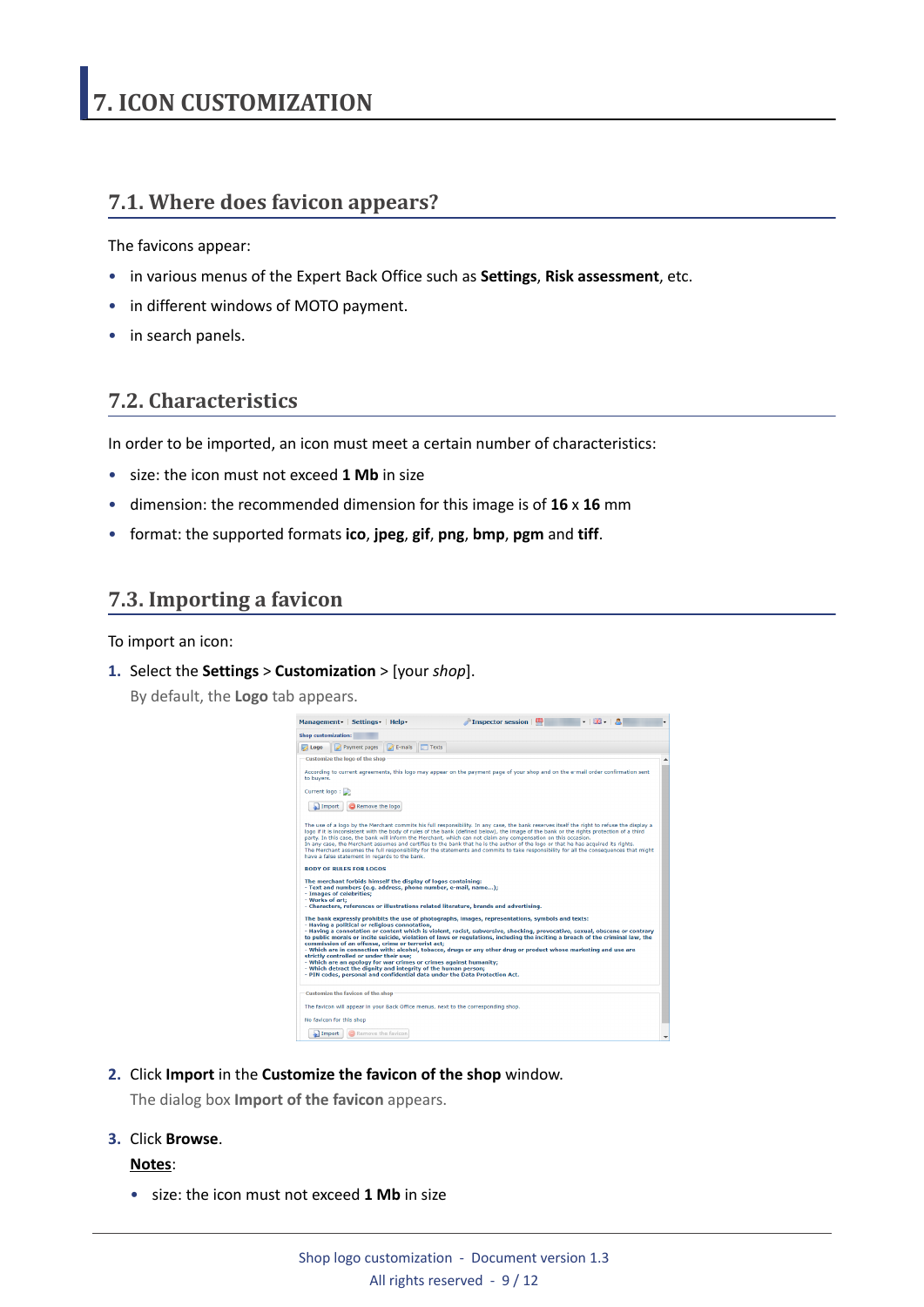- dimension: the recommended dimension for this image is of **16** x **16** mm
- format: the supported formats **ico**, **jpeg**, **gif**, **png**, **bmp**, **pgm** and **tiff**.

#### **4.** Select the file.

The file name is displayed in the **Import of the favicon** dialog box.

#### **5.** Click **Import** to finalize the selection.

A message appears to inform you of the status of the import.

#### *Note*:

The logo icon is automatically resized to **16** x **16** mm and converted to **.ico**.

### <span id="page-9-0"></span>**7.4. Deleting an icon**

To delete a previously imported icon:

**1.** Select the **Settings** > **Customization** > [your *shop*].

By default, the **Logo** tab appears.

| Inspector session $\left \right.$<br>Management - Settings - Help -                                                                                                                                                                                                                                                                                                                                                                                                                                                                                                                                                                                                                                                                       |  |
|-------------------------------------------------------------------------------------------------------------------------------------------------------------------------------------------------------------------------------------------------------------------------------------------------------------------------------------------------------------------------------------------------------------------------------------------------------------------------------------------------------------------------------------------------------------------------------------------------------------------------------------------------------------------------------------------------------------------------------------------|--|
| <b>Shop customization:</b>                                                                                                                                                                                                                                                                                                                                                                                                                                                                                                                                                                                                                                                                                                                |  |
| E-mails Texts<br>Payment pages<br><b>Ex</b> Logo                                                                                                                                                                                                                                                                                                                                                                                                                                                                                                                                                                                                                                                                                          |  |
| Customize the logo of the shop                                                                                                                                                                                                                                                                                                                                                                                                                                                                                                                                                                                                                                                                                                            |  |
| According to current agreements, this logo may appear on the payment page of your shop and on the e-mail order confirmation sent<br>to buvers.                                                                                                                                                                                                                                                                                                                                                                                                                                                                                                                                                                                            |  |
| Current logo:                                                                                                                                                                                                                                                                                                                                                                                                                                                                                                                                                                                                                                                                                                                             |  |
| Import<br>Remove the logo                                                                                                                                                                                                                                                                                                                                                                                                                                                                                                                                                                                                                                                                                                                 |  |
| The use of a logo by the Merchant commits his full responsibility. In any case, the bank reserves itself the right to refuse the display a<br>logo if it is inconsistent with the body of rules of the bank (defined below), the image of the bank or the rights protection of a third<br>party. In this case, the bank will inform the Merchant, which can not claim any compensation on this occasion.<br>In any case, the Merchant assumes and certifies to the bank that he is the author of the logo or that he has acquired its rights.<br>The Merchant assumes the full responsibility for the statements and commits to take responsibility for all the consequences that might<br>have a false statement in regards to the bank. |  |
| <b>BODY OF RULES FOR LOGOS</b>                                                                                                                                                                                                                                                                                                                                                                                                                                                                                                                                                                                                                                                                                                            |  |
| The merchant forbids himself the display of logos containing:<br>- Text and numbers (e.g. address, phone number, e-mail, name);<br>- Images of celebrities:<br>- Works of art:<br>- Characters, references or illustrations related literature, brands and advertising.                                                                                                                                                                                                                                                                                                                                                                                                                                                                   |  |
| The bank expressly prohibits the use of photographs, images, representations, symbols and texts:                                                                                                                                                                                                                                                                                                                                                                                                                                                                                                                                                                                                                                          |  |
| - Having a political or religious connotation.<br>- Having a connotation or content which is violent, racist, subversive, shocking, provocative, sexual, obscene or contrary<br>to public morals or incite suicide, violation of laws or regulations, including the inciting a breach of the criminal law, the<br>commission of an offense, crime or terrorist act;<br>- Which are in connection with: alcohol, tobacco, drugs or any other drug or product whose marketing and use are<br>strictly controlled or under their use;<br>- Which are an apology for war crimes or crimes against humanity;                                                                                                                                   |  |
| - Which detract the dignity and integrity of the human person:<br>- PIN codes, personal and confidential data under the Data Protection Act.                                                                                                                                                                                                                                                                                                                                                                                                                                                                                                                                                                                              |  |
| Customize the favicon of the shop                                                                                                                                                                                                                                                                                                                                                                                                                                                                                                                                                                                                                                                                                                         |  |
|                                                                                                                                                                                                                                                                                                                                                                                                                                                                                                                                                                                                                                                                                                                                           |  |
| The favicon will appear in your Back Office menus, next to the corresponding shop.                                                                                                                                                                                                                                                                                                                                                                                                                                                                                                                                                                                                                                                        |  |
| No favicon for this shop                                                                                                                                                                                                                                                                                                                                                                                                                                                                                                                                                                                                                                                                                                                  |  |
| Import<br>Remove the favicon                                                                                                                                                                                                                                                                                                                                                                                                                                                                                                                                                                                                                                                                                                              |  |

- **2.** Click **Remove the favicon**.
- **3.** Confirm your choice by clicking **Yes**.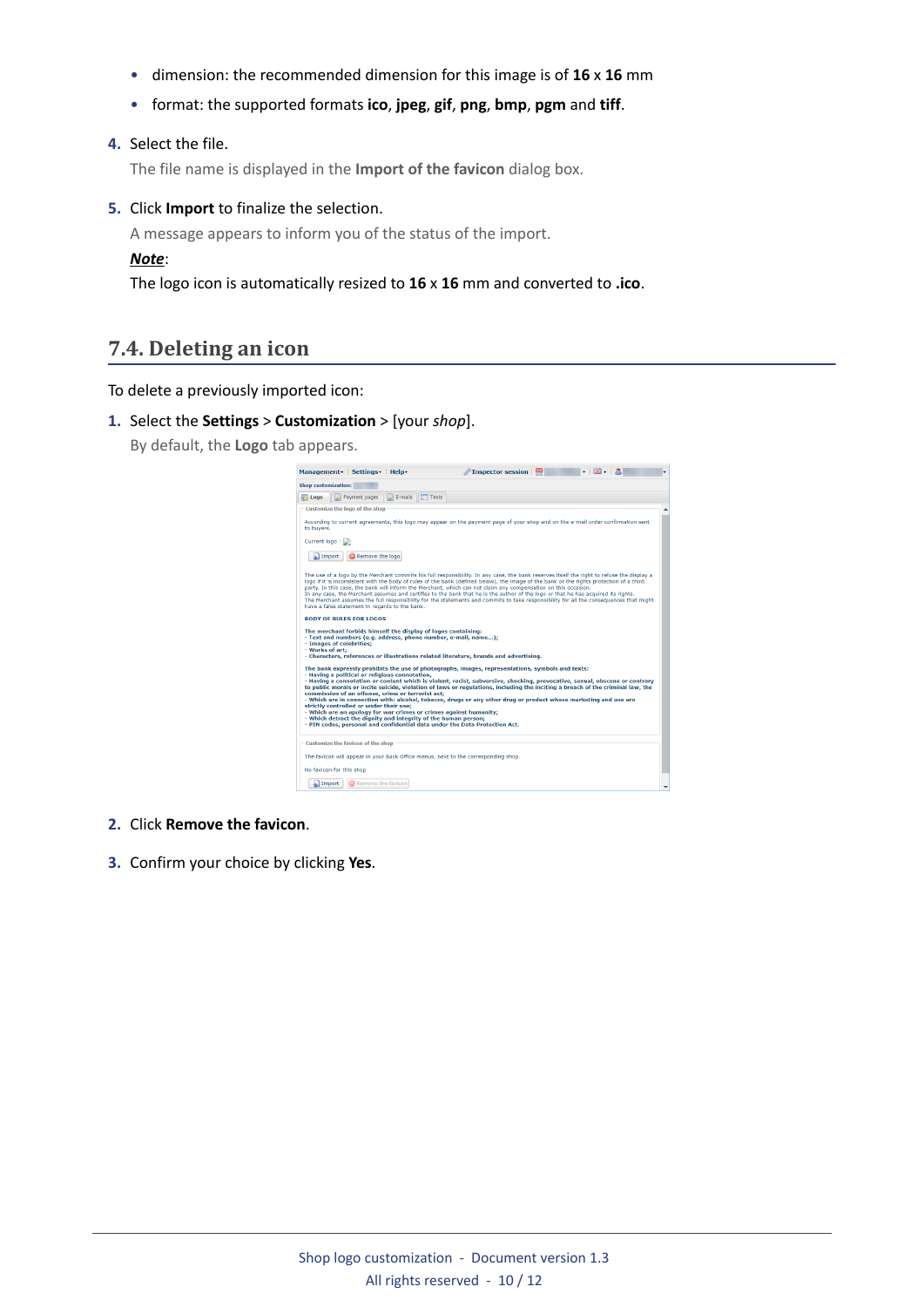#### <span id="page-10-0"></span>**1.** Select the **Settings > Company** menu.

By default, the **Company details** tab appears.

#### **2.** Select the **Event log** tab.

All actions are recorded to allow full traceability of all changes made by every user.